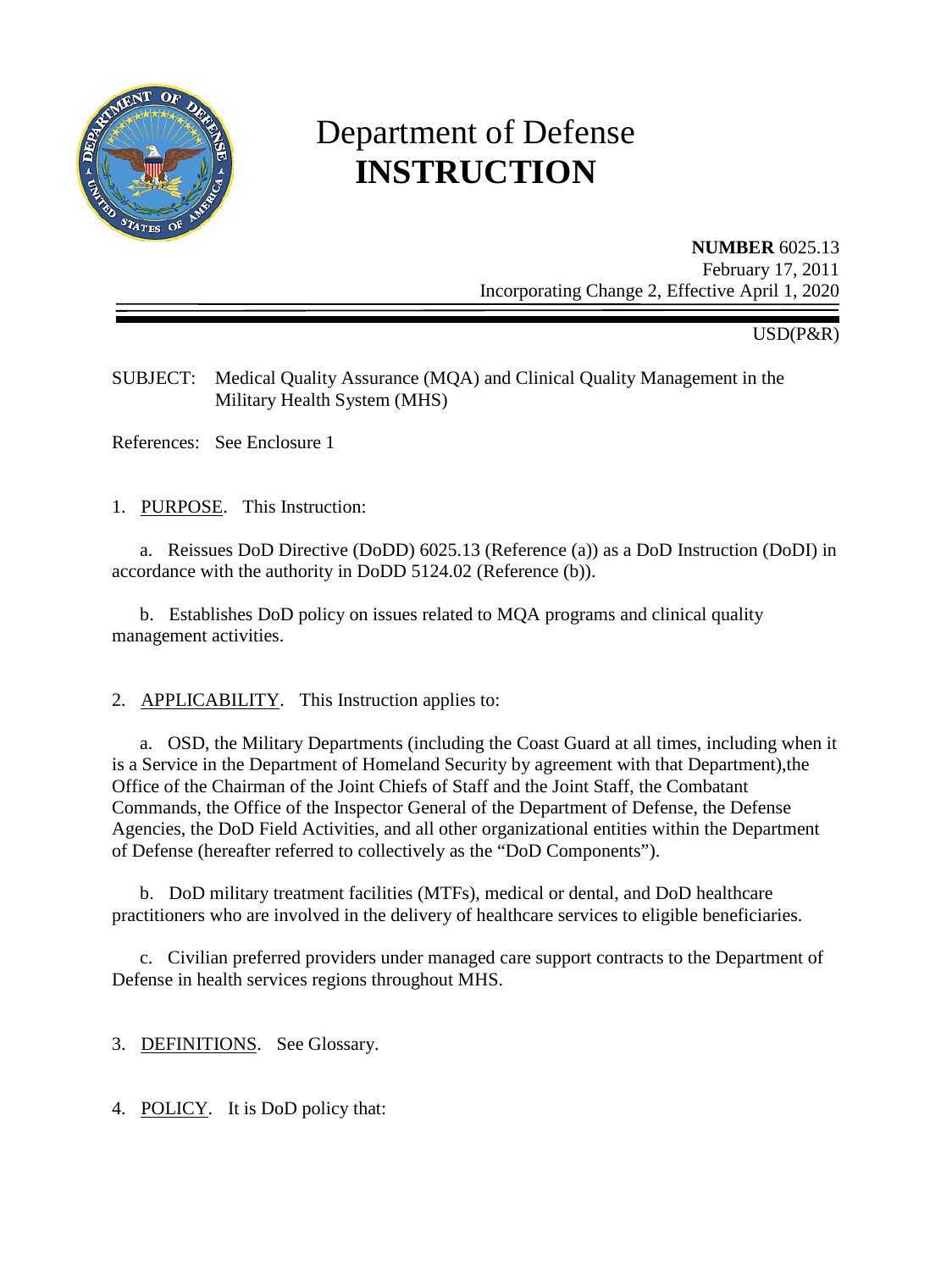a. MHS shall maintain active and effective organizational structures, management emphasis, and program activities to ensure quality in healthcare throughout MHS. Clinical quality management activities include clinical performance measurement and improvement, credentials and clinical privileging, risk management (RM), adverse actions, and patient safety.

b. MQA records and information created by or for the Department of Defense as part of an MQA program are confidential and privileged in accordance with section 1102 of title 10, United States Code (U.S.C.) (Reference (c)). Disclosures of such records and information shall occur only as authorized by section 1102 of Reference (c).

c. The Department of Defense shall implement medical management procedures in accordance with DoDI 6025.20 (Reference (d)) to ensure that healthcare services provided in MTFs or by non-DoD providers at DoD expense are necessary and appropriate.

5. RESPONSIBILITIES. See Enclosure 2.

6. PROCEDURES. See Enclosure 3.

7. INFORMATION REQUIREMENTS. The Centralized Credentials Quality Assurance System (CCQAS) referred to in section 3 of Enclosure 3 is included in the public information collection for the Defense Medical Human Resources System Internet, which is assigned Office of Management and Budget Control Number 0720-0041. CCQAS has also been assigned Report Control Symbol DD-HA(AR)2415 in accordance with DoD Manual 8910.01 (Reference (e)).

8. RELEASABILITY. UNLIMITED. This Instruction is approved for public release and is available on the Directives Division Website at https://www.esd.whs.mil/DD/.

9. SUMMARY OF CHANGE 1. The change to this issuance updates references and removes expiration language in accordance with current Chief Management Officer of the Department of Defense direction.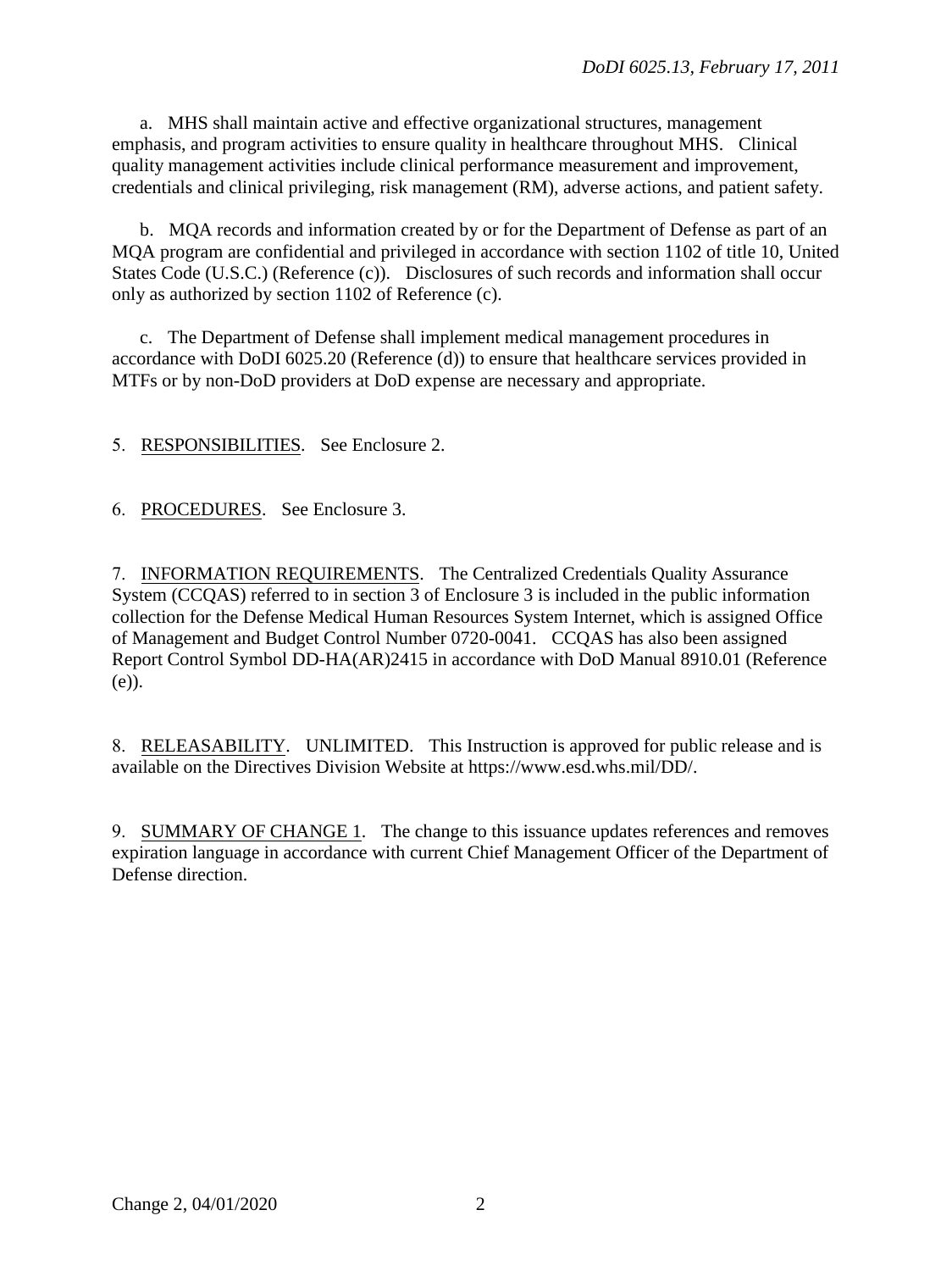10. EFFECTIVE DATE. This Instruction is effective February 17, 2011.

 $\lim_{\text{Clifford L. Stanley}}$ 

Under Secretary of Defense (Personnel and Readiness)

Enclosures

- 1. References
- 2. Responsibilities
- 3. Procedures

**Glossary**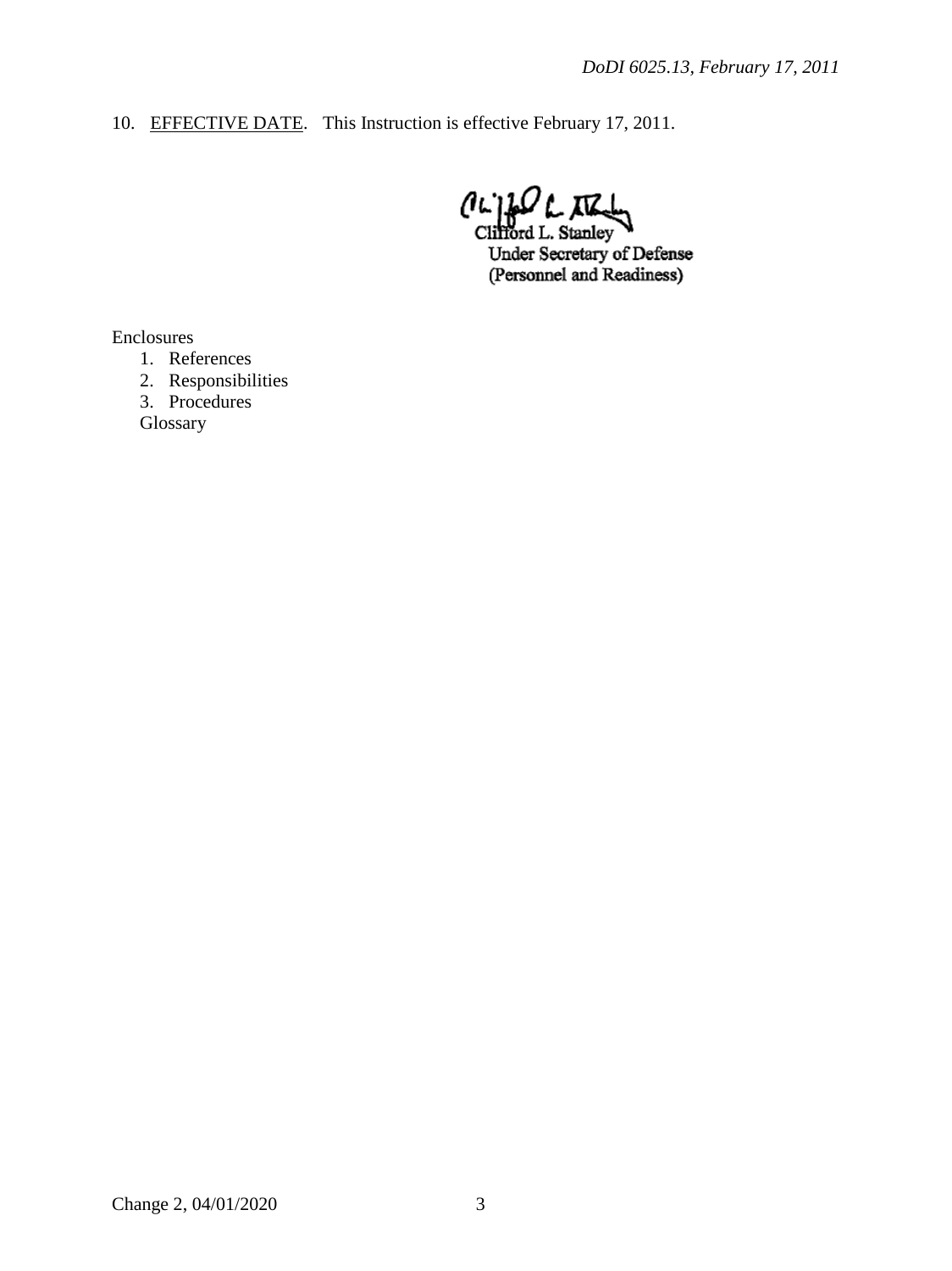## ENCLOSURE 1

#### REFERENCES

- (a) DoD Directive 6025.13, "Medical Quality Assurance (MQA) in the Military Health System (MHS)," May 4, 2004 (hereby cancelled)
- (b) DoD Directive 5124.02, "Under Secretary of Defense for Personnel and Readiness (USD(P&R))," June 23, 2008
- (c) Sections [1](#page-3-0)094, 1102, 2733, and 2734 and chapters  $47<sup>1</sup>$  and 55 of title 10, United States Code
- (d) DoD Instruction 6025.20, "Medical Management (MM) Programs in the Direct Care System (DCS) and Remote Areas," April 9, 2013, as amended
- (e) DoD Manual 8910.01, "DoD Information Collections Manual," June 30, 2014, as amended
- (f) DoD Directive 5136.01, "Assistant Secretary of Defense for Health Affairs (ASD(HA))," September 30, 2013, as amended
- (g) Sections 1346b and 2671-2680 of title 28, United States Code
- (h) Sections 11131-11152 and 1320a-7e of title 42, United States Code
- (i) DoD Instruction 1332.18, "Disability Evaluation System (DES)," August 5, 2014, as amended

<span id="page-3-0"></span><sup>1</sup> Chapter 47 is also known as "The Uniform Code of Military Justice."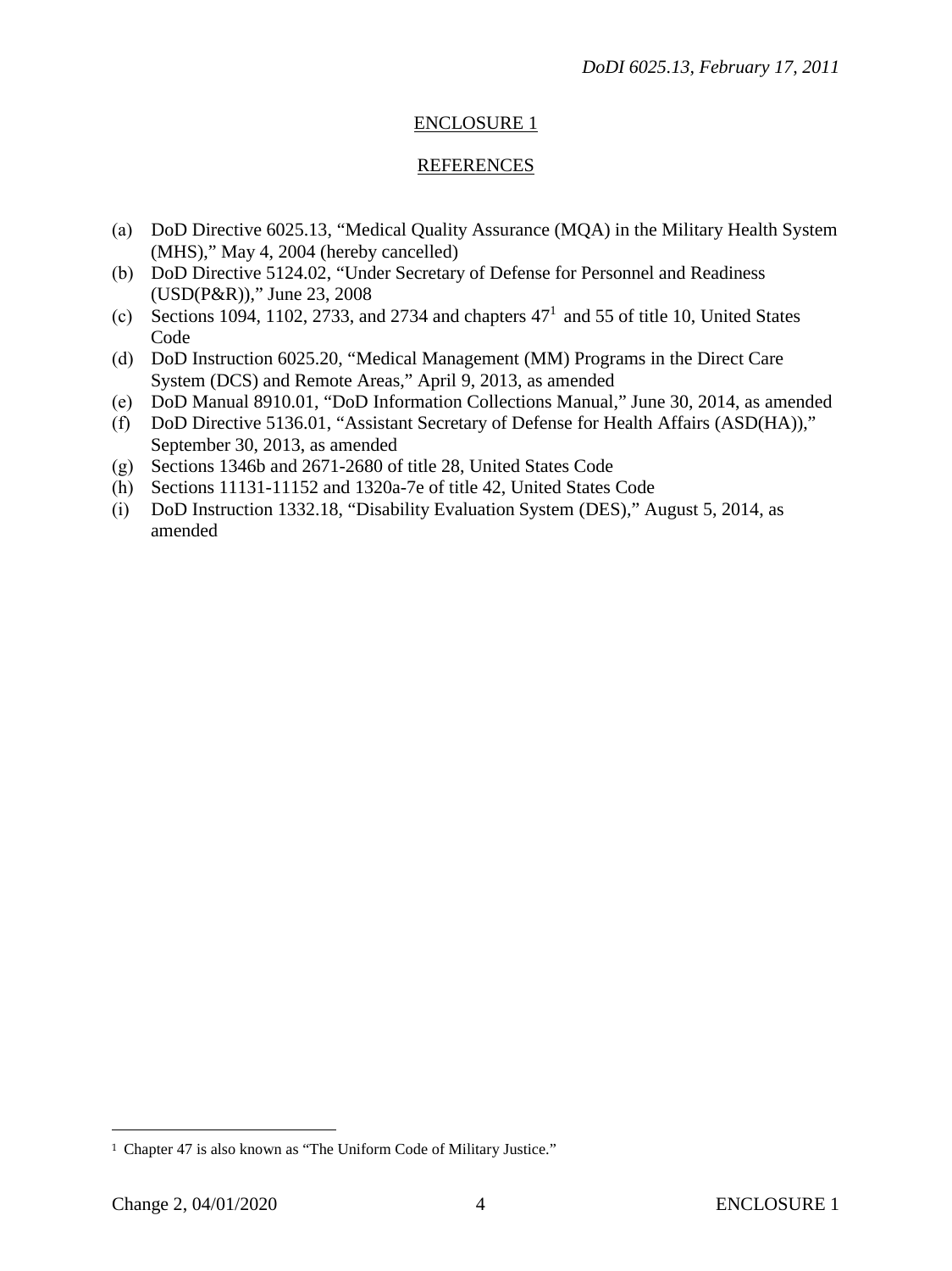## ENCLOSURE 2

## RESPONSIBILITIES

1. ASSISTANT SECRETARY OF DEFENSE FOR HEALTH AFFAIRS (ASD(HA)). The ASD(HA), under the authority, direction, and control of the Under Secretary of Defense for Personnel and Readiness and in accordance with DoDD 5136.01 (Reference (f)), shall:

a. Develop supporting guidance as necessary to implement this Instruction.

 b. Oversee the implementation of this Instruction to ensure consistent application across MHS.

 c. Exercise authority to grant waivers or exceptions, in accordance with law, to this Instruction in exceptional circumstances.

d. Exercise any authority of the Secretary of a Military Department, a surgeon general (SG), or the Director, Defense Health Agency (DHA) pursuant to this Instruction pertaining to reports to the National Practitioner Data Bank (NPDB) to the extent the ASD(HA) determines necessary to implement this Instruction.

2. DIRECTOR, DHA. The Director, DHA, under the authority, direction, and control of the USD(P&R), through the ASD(HA) shall:

(a) Establish in TRICARE regulations, contracts, and regulatory guidance appropriate standards for quality assurance in TRICARE provider networks consistent with Reference (f).

(b) Establish and implement procedures for ensuring the application of standards comparable to MQA standards to all healthcare provided by the military treatment facilities assigned to the National Capital Region (NCR) Medical Directorate.

3. SECRETARIES OF THE MILITARY DEPARTMENTS. The Secretaries of the Military Departments shall ensure that the procedures in Enclosure 3 are implemented within their respective Departments, including standard-of-care (SOC) determinations by the SGs and the reporting of those determinations.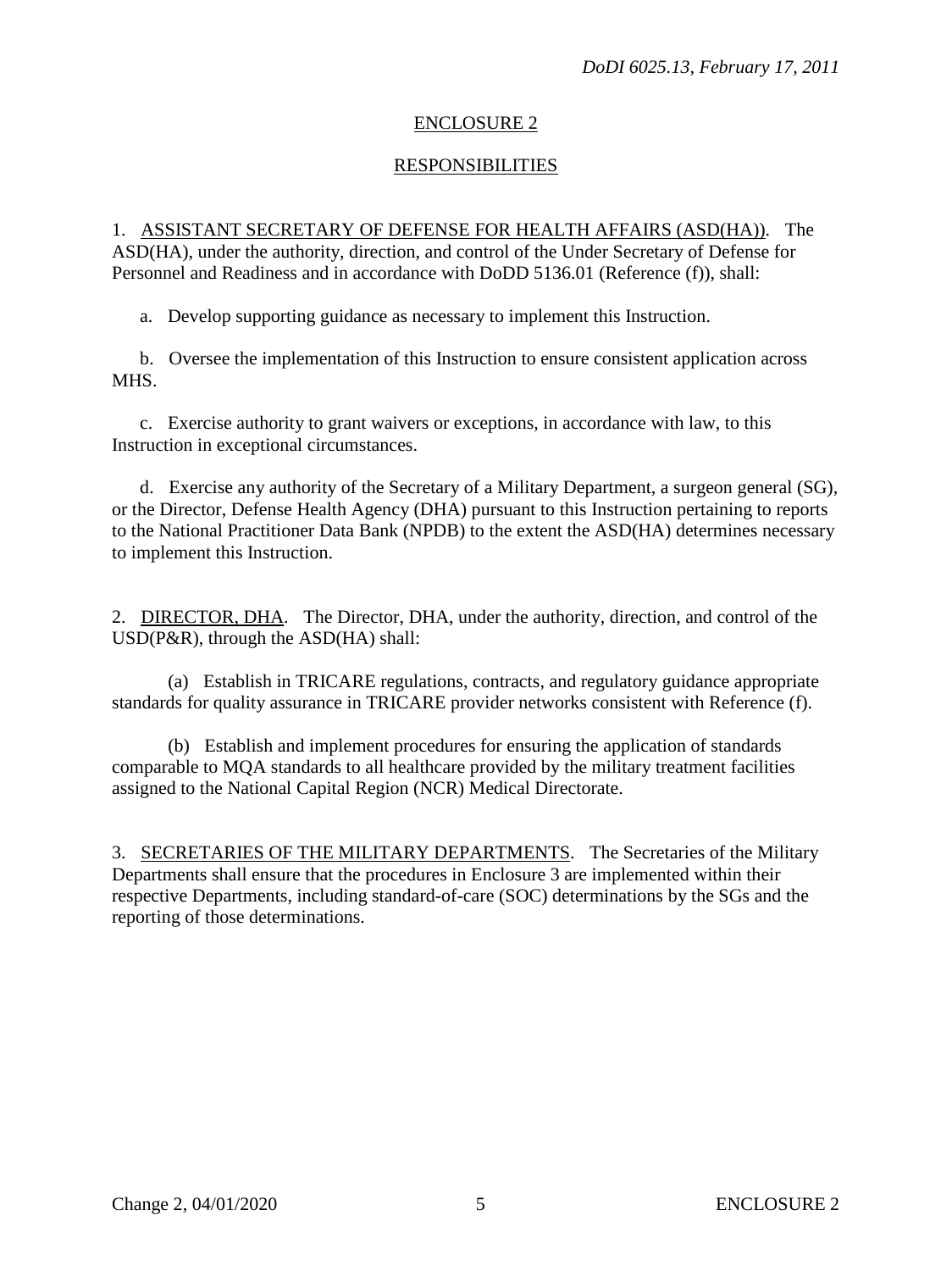## ENCLOSURE 3

#### PROCEDURES

1. ACCREDITATION. All fixed MTFs, as well as hospitals and other facilities used by managed care support contractors, shall meet or exceed the standards of appropriate external accrediting bodies. This includes accreditation of all hospitals by The Joint Commission (TJC) and participation, as directed by the ASD(HA), in all TJC quality management programs. Alternatively, for fixed MTFs or facilities used by managed care support contractors, the ASD(HA) may approve a different accreditation source. Operational healthcare units (not a component of an accredited MTF) are exempt from the accreditation requirement. The Military Services and the NCR Medical Directorate shall each establish and implement comparable quality-of-care oversight mechanisms for operational healthcare units under their cognizance. At a minimum, the functions of credentialing, RM, patient safety, and clinical performance improvement shall be included in the quality-of-care oversight mechanisms.

2. CREDENTIALS AND CLINICAL PRIVILEGES. Individual provider credentials and qualifications shall be carefully evaluated before allowing involvement in patient care.

 a. Staff appointments and clinical privileges shall be granted to healthcare providers only after all pre-selection criteria have been verified.

 b. Licensed healthcare practitioners shall have and maintain a current, valid, and unrestricted license or other authorizing document, in accordance with the issuing authority, before practicing within the defined scope of practice for like specialties. Licensing shall comply with section 1094 of Reference (c). Authority to waive the license requirement is vested with the ASD(HA) and shall be used only to address extraordinary circumstances and in accordance with section 1094 of Reference (c).

c. Each MTF shall implement processes and procedures for managing and reporting clinical adverse actions to protect patients and enhance the quality of care.

3. CCQAS. CCQAS shall collect, track, and report required provider data for DoD Component credentialing and granting of clinical privileges, and for Component RM and adverse privileging actions. All required data shall be promptly documented and available in the CCQAS for review by the ASD(HA).

4. MQA REVIEWS. MTFs shall conduct regular, systematic, and comprehensive reviews of the quality of healthcare provided in their facilities. Resources that may be used for carrying out these reviews include accreditation standards, national consensus measures, evidence-based clinical practice standards, and medical management guidelines.

5. SENTINEL EVENTS. MTFs shall actively identify sentinel events that occur in their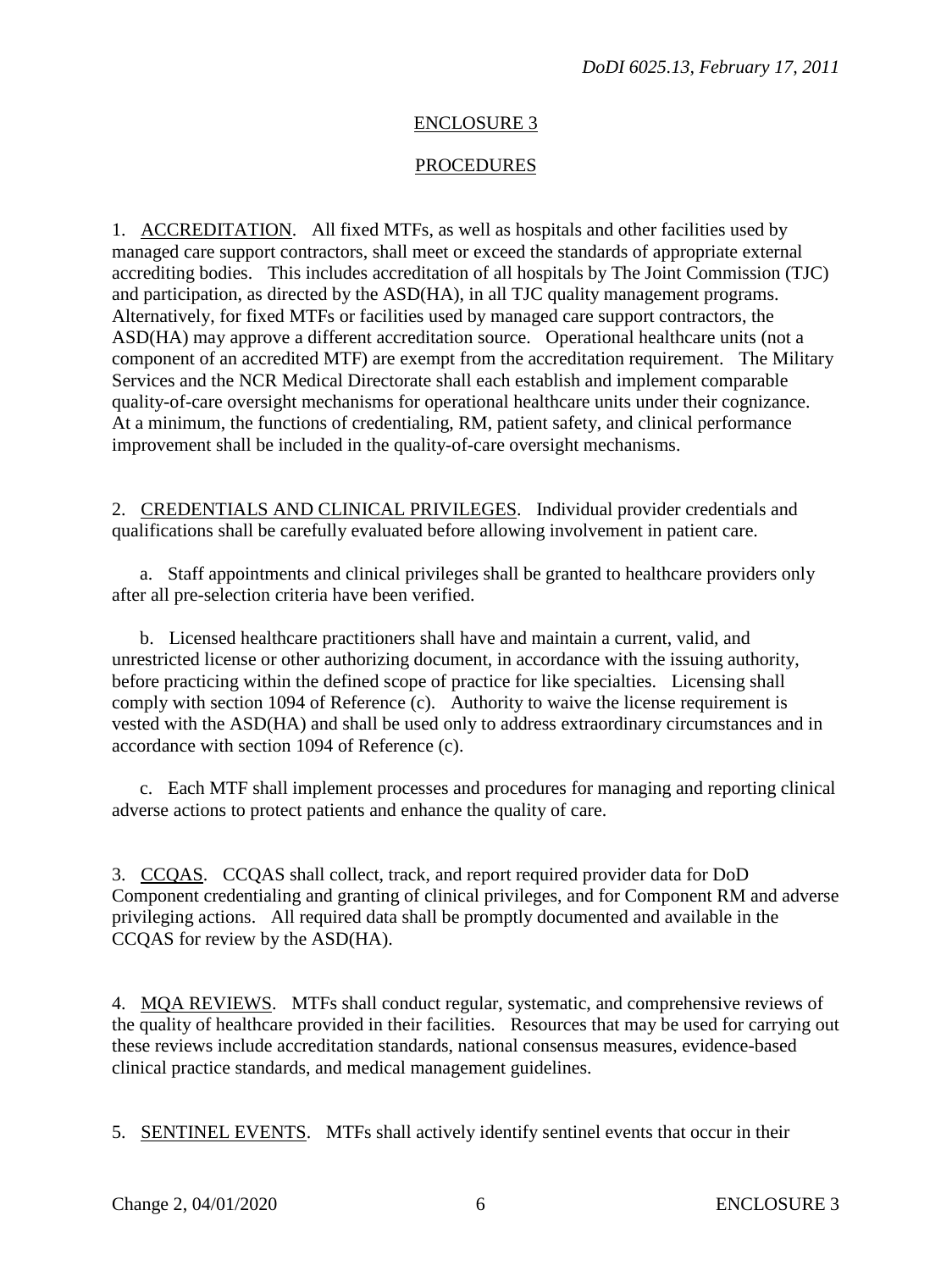facilities, conduct a root cause analysis, and form a corrective action plan for each event. The results of the analysis and plan for each event shall be promptly reported through the Military Department or NCR Medical Directorate concerned to the ASD(HA) or designee. In addition, each MTF shall comply with TJC reporting requirements for those sentinel events that are subject to TJC review.

6. RM. MTFs shall implement active RM systems and programs to reduce liability associated with actual or alleged medical malpractice, and shall use those systems and programs to reinforce other MQA program activities. RM programs shall encompass identification and mitigation of risk to patients, family members, visitors, and staff, as well as oversight and review of the effectiveness of organizational risk reduction strategies. RM programs shall encompass the potential risk of liability for death or disability benefits to members of the Military Services arising from possible substandard medical care, including that provided in a field environment.

a. Every unexpected adverse patient outcome or event that meets the criteria for identification as a potential compensable event (PCE) shall be reviewed and promptly documented in the CCQAS. MTF shall assess whether SOC was met in relation to the adverse patient outcome.

b. As part of the identification of every PCE:

 (1) Receiving claims offices shall report every claim for liability compensation in accordance with sections 1346b and 2671-2680 of title 28, U.S.C. (Reference (g)), or section 2733 or 2734 of Reference (c), that alleges medical malpractice to the medical office designated by the Military Department concerned. The MTFs involved shall review the healthcare provided if they have not already done so and assess whether SOC was met in all cases in which sufficient information is provided with the claim to allow identification of the patient and healthcare involved.

 (2) MTFs shall conduct a SOC review and assessment of every unexpected adverse patient outcome, and identify every PCE, involving a member of the Military Services that suggests a potential disability separation or retirement of the Service member as a result of the unexpected adverse patient outcome. MTFs shall document the results of the SOC assessment in the CCQAS. Service-level risk managers, upon receiving notification of a disability or death of a member of the Military Services arising from the provision of medical care, shall notify their respective SGs. The SG concerned shall report the information to the DoD RM Committee through the Service-level risk manager. These events are to be documented in the CCQAS disability and/or PCE modules.

 c. MTFs shall promptly report information concerning every PCE, claim, and SOC assessment in the CCQAS.

7. PATIENT SAFETY. MTFs shall participate in the DoD Patient Safety Program (PSP) to identify and report actual and potential problems in medical systems and processes and to implement effective actions to improve patient safety and healthcare quality throughout MHS. PSPs shall focus on systems and procedures, and complement other MQA program activities.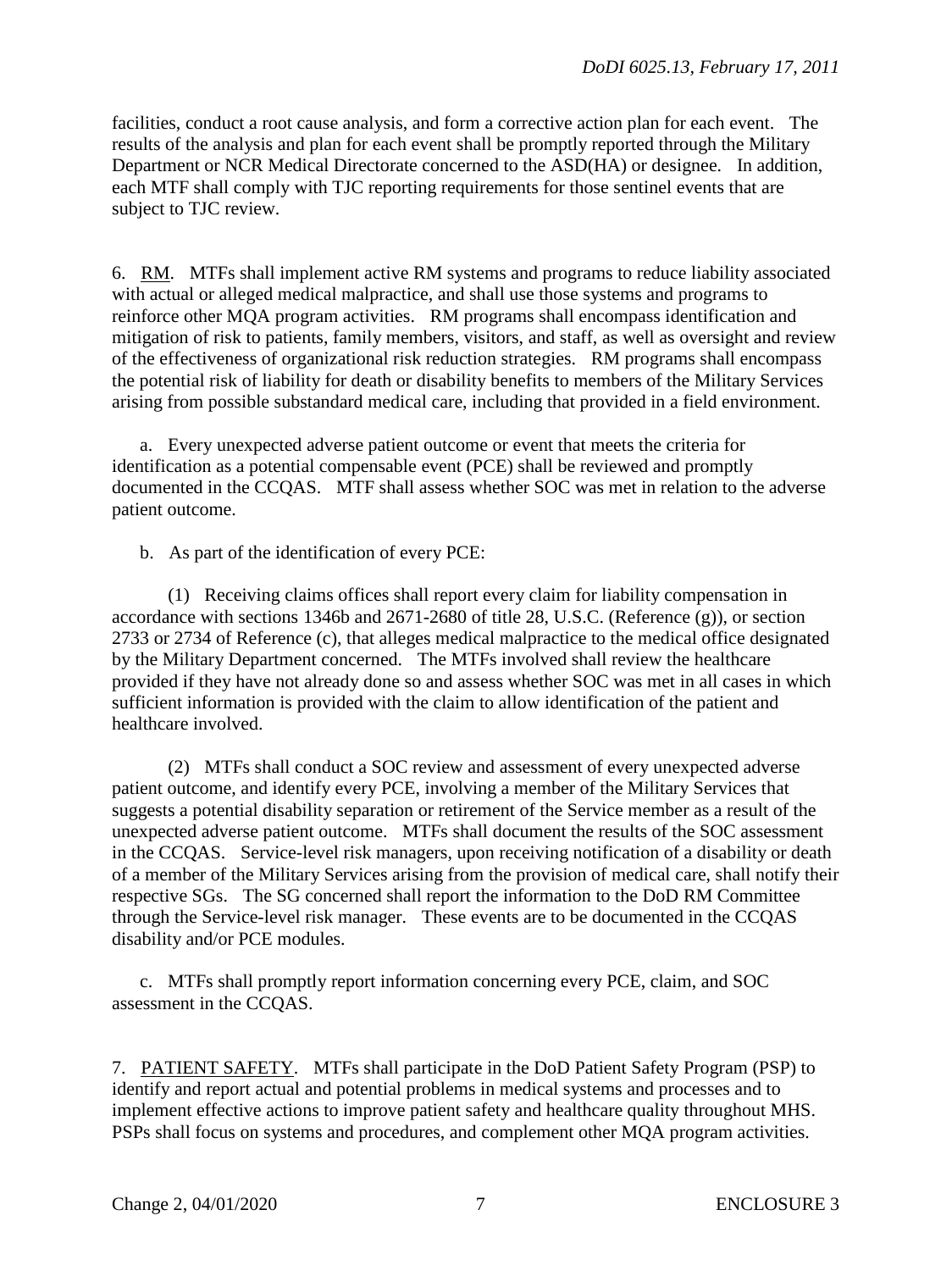8. NPDB AND HEALTHCARE INTEGRITY AND PROTECTION DATA BANK (HIPDB). MTFs, or other Service component, shall query NPDB and HIPDB for information on all healthcare practitioners before granting or renewing clinical privileges, and shall report to NPDB and HIPDB in accordance with sections 11131-11152 and 1320a-7e of title 42, U.S.C. (Reference (h)).

a. Reports to NPDB shall include a report in the name of a healthcare practitioner each time a malpractice payment is made, for the benefit of such practitioner.

 (1) A payment shall be considered to be made for the benefit of any practitioner significantly involved in the healthcare that was the basis for the malpractice payment unless, within 180 days after the SG concerned receives notice of such payment, the SG has made a final determination, following external peer review, that the malpractice payment was not caused by the failure of such practitioner to meet SOC. This SG determination is nondelegable. If such determination has not been made within the 180-day time period, a report shall immediately be made to NPDB. The 180-day period shall begin on the day the Military Department concerned first receives a report through the Center for Legal Medicine, its organizational successor, or other designated entity that the Department of the Treasury has notified the Department of Defense of a paid claim.

 (2) In any case in which there is a conflict between an external peer review opinion that SOC was not met and the failure to meet SOC caused the injury, and a final SG determination that SOC was met, the SG shall immediately report, in memorandum, his or her determination to the DoD RM Committee panel for review. The memorandum shall explain the findings and the rationale for variance in SOC determinations. The panel will review both the external peer review and the SG determination, and will send, via memorandum, a report stating that the panel either agrees with the SG's determination or recommends that the SG reconsider the final determination and report the provider(s) to NPDB. This process applies to any case in which the external peer review SOC determination is "Not Met" with causation (acts or omissions and injuries or illnesses), and the SG's determination is "Met."

 b. Reports to NPDB shall also include instances in which a practitioner's failure to meet SOC caused or contributed to the death or disability, separation, or retirement of a member of the Military Services in accordance with DoDI 1332.18 (Reference (i)).

 (1) In every case in which a medical evaluation board (MEB) makes a referral to a physical evaluation board (PEB), the MEB approving official shall identify and report to the facility risk manager every instance in which the condition that is the subject of the referral may have been incurred or aggravated as a result of MTF-provided medical care.

 (2) The facility risk manager shall, in consultation with the PEB liaison officer, monitor PEB disability decisions, and shall report to the SG concerned (or to the official designated by the SG to receive such reports) every case identified that results in a PEB determination to separate or retire a Service member due to physical disability. Every such case shall be the subject of a SOC review and a report to NPDB unless, within 180 days, the SG has made a final, nondelegable determination, following external peer review, that the disability was not caused in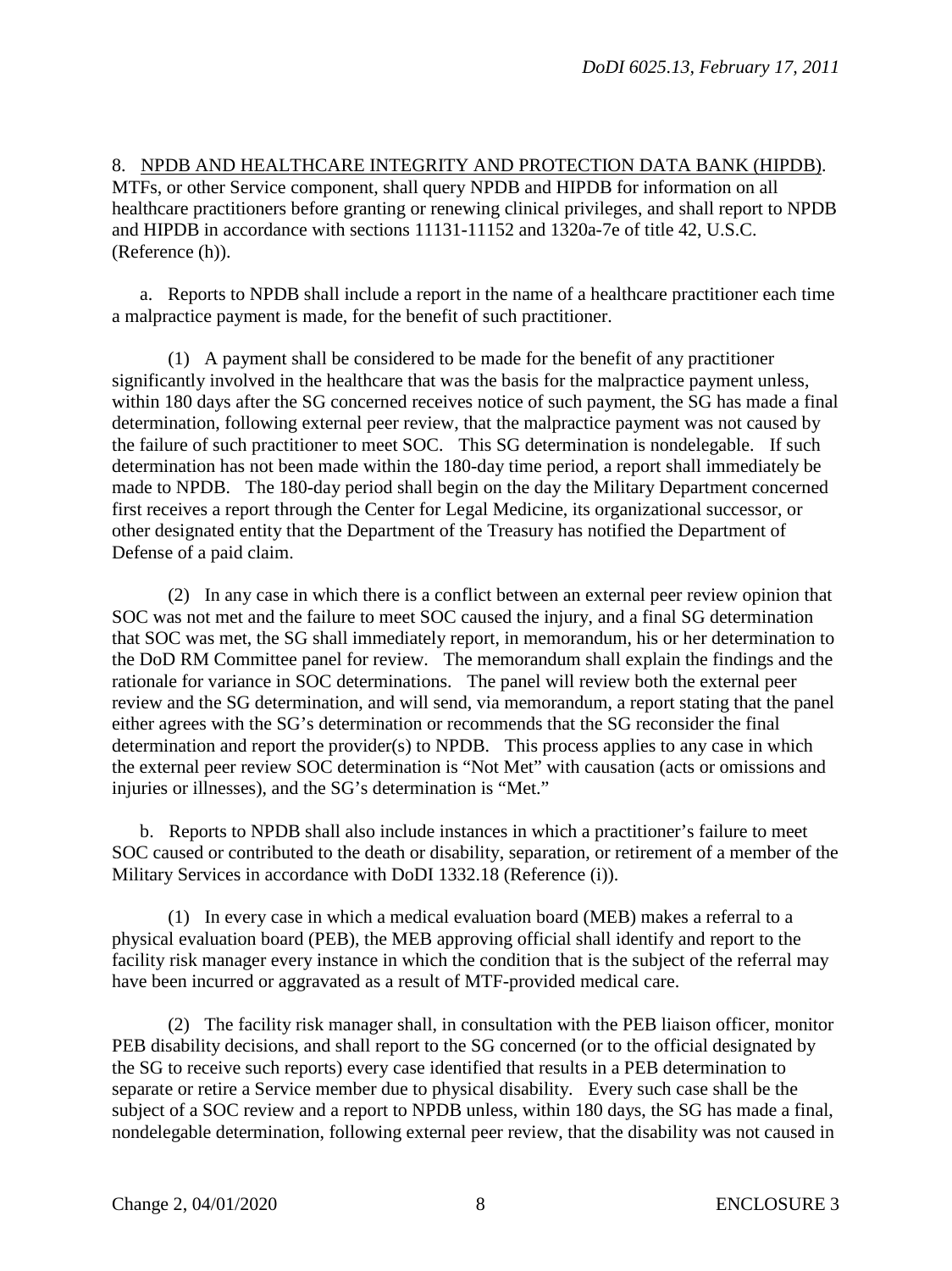whole or in part by the failure of a practitioner to meet SOC. The 180-day period shall begin on the day of the risk manager's report to the SG.

 c. Reports to HIPDB shall be made based on acts or omissions that affect the payment, provision, or delivery of a healthcare item or service, to include actions pursuant to chapter 47 of Reference (c) (also known as "The Uniform Code of Military Justice"), other administrative actions, adverse civilian personnel actions, or contract termination for default.

d. All reports to NPDB or HIPDB shall also be documented in the CCQAS.

9. TRANSPARENCY. The Military Departments, NCR Medical Directorate, and MTFs shall implement applicable initiatives approved by the ASD(HA) to increase transparency to patients and the public of the quality of healthcare and the quality assurance program. All such initiatives shall be in accordance with section 1102 of Reference (c).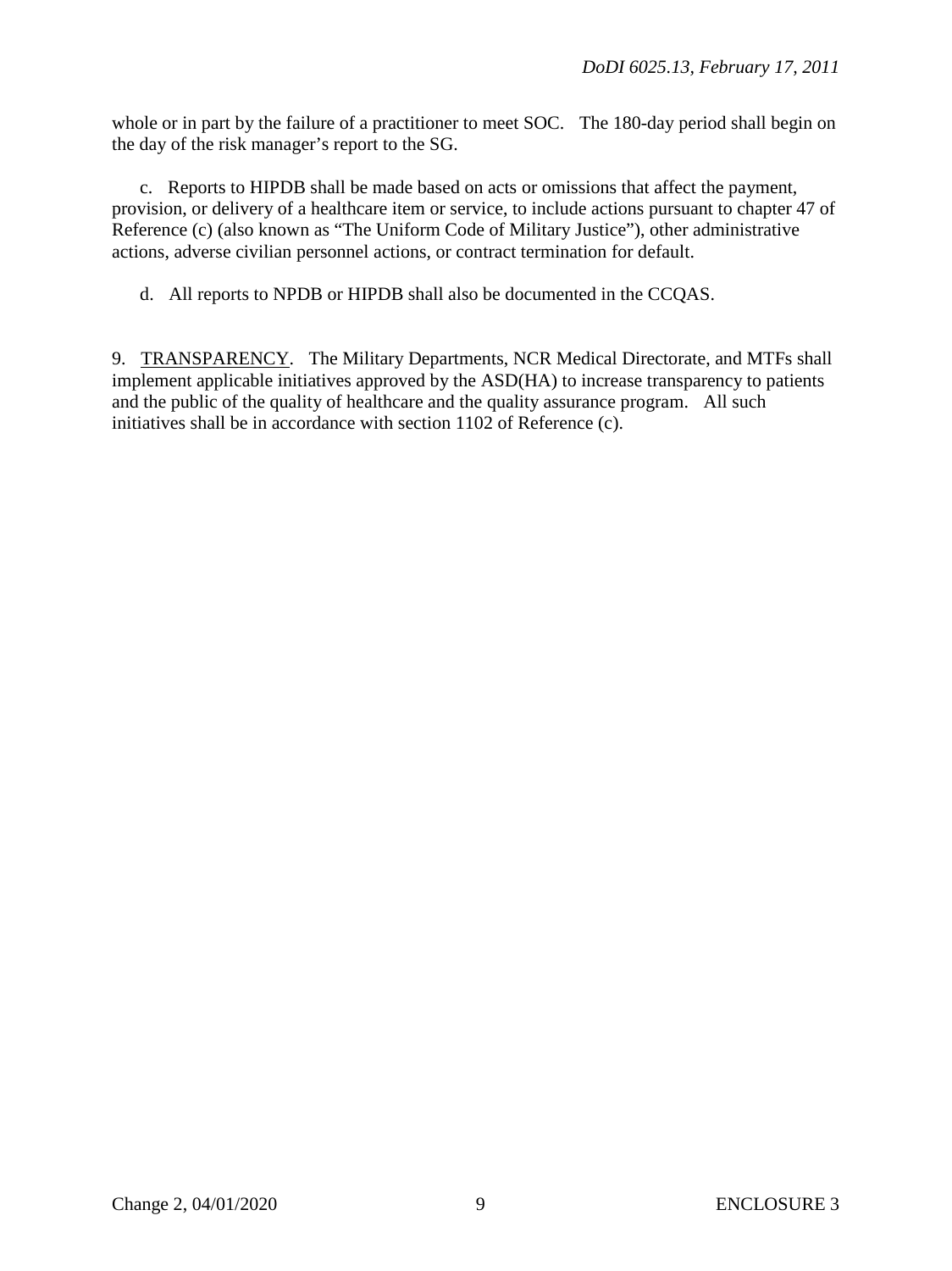#### GLOSSARY

## PART I. ABBREVIATIONS AND ACRONYMS

| ASD(HA)      | Assistant Secretary of Defense for Health Affairs       |
|--------------|---------------------------------------------------------|
| <b>CCQAS</b> | <b>Centralized Credentials Quality Assurance System</b> |
| <b>DHA</b>   | Defense Health Agency                                   |
| DoDD         | DoD directive                                           |
| <b>DoDI</b>  | DoD instruction                                         |
| <b>HIPDB</b> | Healthcare Integrity and Protection Data Bank           |
| <b>MEB</b>   | medical evaluation board                                |
| <b>MHS</b>   | Military Health System                                  |
| <b>MQA</b>   | medical quality assurance                               |
| <b>MTF</b>   | military treatment facility                             |
| <b>NCR</b>   | <b>National Capital Region</b>                          |
| <b>NPDB</b>  | <b>National Practitioner Data Bank</b>                  |
| <b>PCE</b>   | potential compensable event                             |
| <b>PEB</b>   | physical evaluation board                               |
| <b>PSP</b>   | patient safety program                                  |
| <b>RM</b>    | risk management                                         |
| SG           | surgeon general                                         |
| <b>SOC</b>   | standard of care                                        |
| <b>TJC</b>   | The Joint Commission                                    |
| U.S.C.       | <b>United States Code</b>                               |